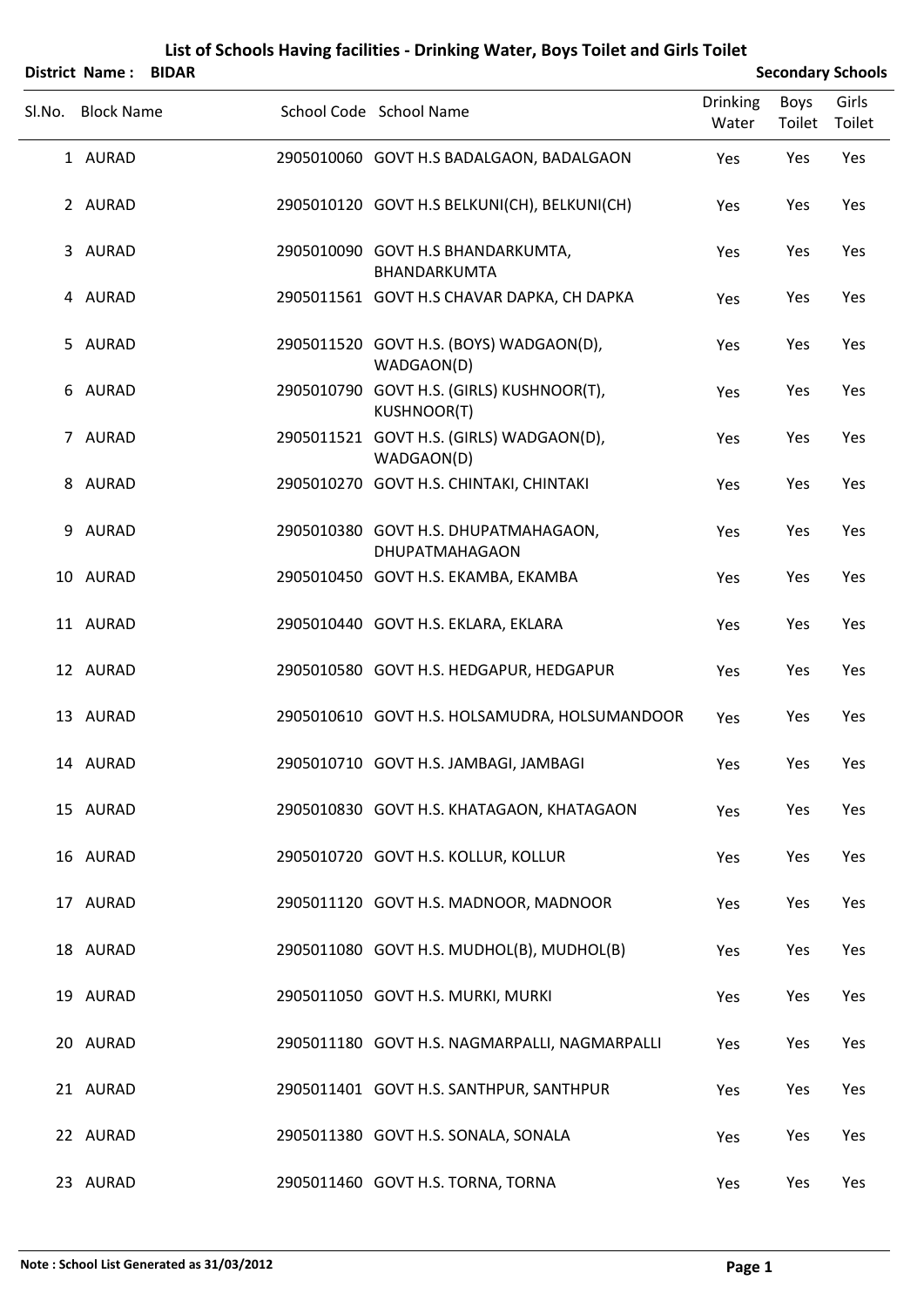|        |                       |              | List of Schools Having facilities - Drinking Water, Boys Toilet and Girls Toilet |                          |                |                          |
|--------|-----------------------|--------------|----------------------------------------------------------------------------------|--------------------------|----------------|--------------------------|
|        | <b>District Name:</b> | <b>BIDAR</b> |                                                                                  |                          |                | <b>Secondary Schools</b> |
| Sl.No. | <b>Block Name</b>     |              | School Code School Name                                                          | <b>Drinking</b><br>Water | Boys<br>Toilet | Girls<br>Toilet          |
|        | 24 AURAD              |              | 2905011530 GOVT H.S. YANGUNDA, YANGUNDA                                          | Yes                      | Yes            | Yes                      |
|        | 25 AURAD              |              | 2905010013 GOVT P.U COLLEGE AURAD (B), AURAD-<br>B[DELETE]                       | Yes                      | Yes            | Yes                      |
|        | 26 AURAD              |              | 2905010540 GOVT P.U.COLLEGE HOKRANA, HOKARNA                                     | Yes                      | Yes            | Yes                      |
|        | 27 AURAD              |              | 2905010790 GOVT P.U.COLLEGE KUSHNOOR(T),<br><b>KUSHNOOR(T)</b>                   | Yes                      | Yes            | Yes                      |
|        | 28 AURAD              |              | 2905010630 GOVT RMSA HS HANGARGA, HANGARGA                                       | Yes                      | Yes            | Yes                      |
|        | 29 AURAD              |              | 2905010880 GOVT UGHS KOUDGAON (RMSA),<br><b>KOUDGAON</b>                         | Yes                      | Yes            | Yes                      |
| 30-    | BASAVAKALYAN          |              | 2905020091 GOVT H.S BELURA, BELUR                                                | Yes                      | Yes            | Yes                      |
|        | 31 BASAVAKALYAN       |              | 2905020110 GOVT H.S. BATGERA, BATGERA                                            | Yes                      | Yes            | Yes                      |
|        | 32 BASAVAKALYAN       |              | 2905020380 GOVT H.S. EKAMBA, EKAMBA                                              | Yes                      | Yes            | Yes                      |
| 33.    | BASAVAKALYAN          |              | 2905020531 GOVT H.S. GHOTALA, GHOTALA                                            | Yes                      | Yes            | Yes                      |
| 34.    | BASAVAKALYAN          |              | 2905020440 GOVT H.S. GOUR, GOUR                                                  | Yes                      | Yes            | Yes                      |
| 35     | BASAVAKALYAN          |              | 2905020640 GOVT H.S. HARKOOD, HARKOOD                                            | Yes                      | Yes            | Yes                      |
| 36     | BASAVAKALYAN          |              | 2905020680 GOVT H.S. HIPPARGA BAGH, HIPPARGA BAGH                                | Yes                      | Yes            | Yes                      |
| 37     | BASAVAKALYAN          |              | 2905020690 GOVT H.S. HIRNAGAON, HIRANAGAON                                       | Yes                      | Yes            | Yes                      |
| 38     | BASAVAKALYAN          |              | 2905020591 GOVT H.S. HULSOOR, HULSOOR                                            | Yes                      | Yes            | Yes                      |
| 39.    | BASAVAKALYAN          |              | 2905021010 GOVT H.S. KAUDIYAL (R), KOUDIYAL (R)                                  | Yes                      | Yes            | Yes                      |
| 40.    | BASAVAKALYAN          |              | 2905021850 GOVT H.S. KITTA, KITTA                                                | Yes                      | Yes            | Yes                      |

43 BASAVAKALYAN 2905021130 GOVT H.S. MANTHAL, MANTHAL Yes Yes Yes Yes 44 BASAVAKALYAN 2905021080 GOVT H.S. MIRKHAL, MIRKHAL Yes Yes Yes Yes 45 BASAVAKALYAN 2905021090 GOVT H.S. MUCHALAMBA, MUCHALAMB Yes Yes Yes 46 BASAVAKALYAN 2905021161 GOVT H.S. MUDBI, MUDBI Yes Yes Yes Yes

41 BASAVAKALYAN 2905020900 GOVT H.S. KOHINOOR (P), KOHINOOR Yes Yes Yes

42 BASAVAKALYAN 2905020900 GOVT H.S. KOHINOOR, KOHINOOR Yes Yes Yes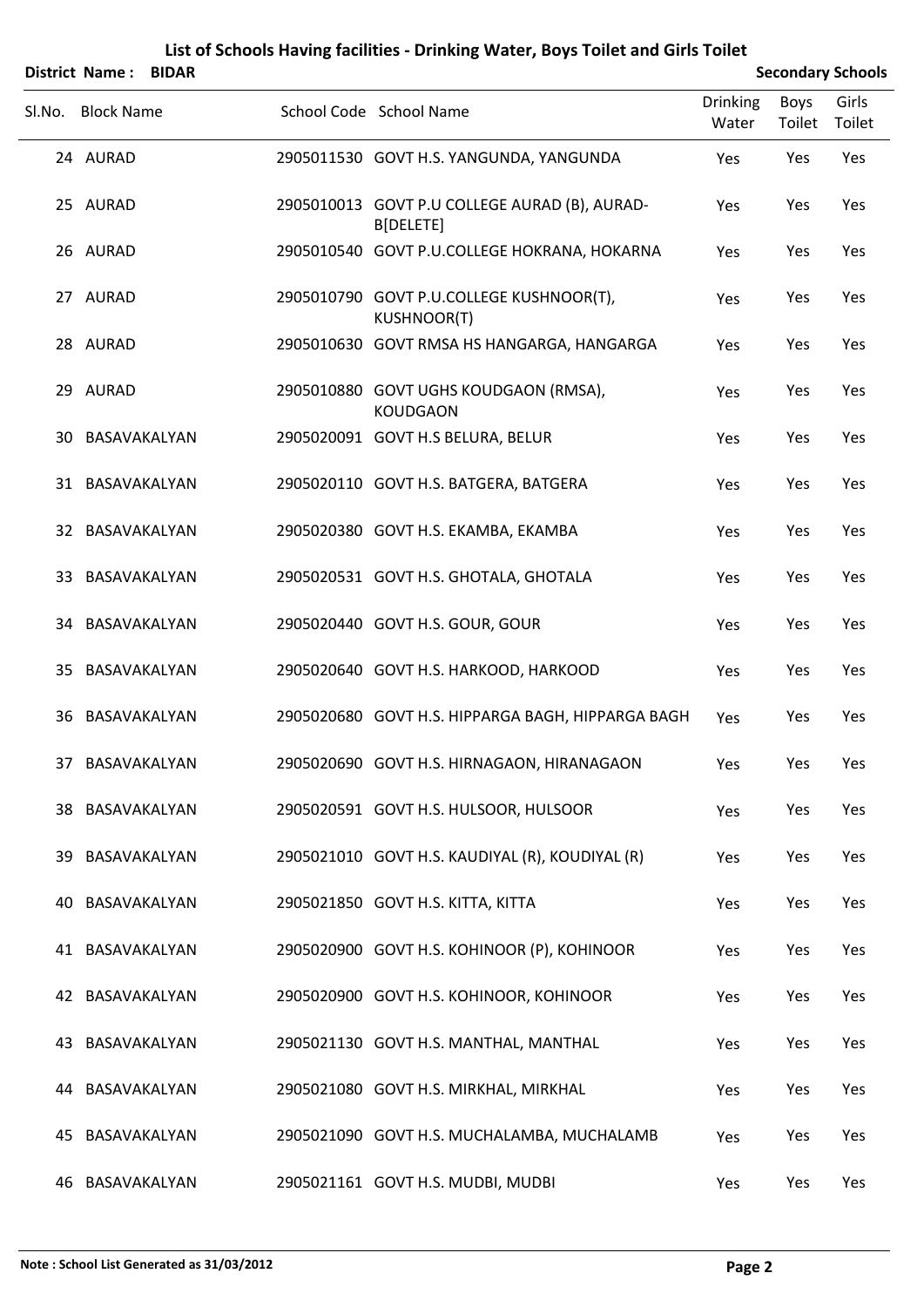|        | District Name:    | <b>BIDAR</b> |                                                               |                          | <b>Secondary Schools</b> |                 |
|--------|-------------------|--------------|---------------------------------------------------------------|--------------------------|--------------------------|-----------------|
| Sl.No. | <b>Block Name</b> |              | School Code School Name                                       | <b>Drinking</b><br>Water | <b>Boys</b><br>Toilet    | Girls<br>Toilet |
|        | 47 BASAVAKALYAN   |              | 2905021200 GOVT H.S. NARAYANPUR, NARAYANPUR                   | Yes                      | Yes                      | Yes             |
|        | 48 BASAVAKALYAN   |              | 2905021331 GOVT H.S. RAJESHWAR, RAJESHWAR                     | Yes                      | Yes                      | Yes             |
| 49.    | BASAVAKALYAN      |              | 2905021340 GOVT H.S. RAJOLA, RAJOLA                           | Yes                      | Yes                      | Yes             |
| 50     | BASAVAKALYAN      |              | 2905021410 GOVT H.S. SASTAPUR, SASTAPUR                       | Yes                      | Yes                      | Yes             |
|        | 51 BASAVAKALYAN   |              | 2905021520 GOVT H.S. UJALAMB, UJALAM                          | Yes                      | Yes                      | Yes             |
|        | 52 BASAVAKALYAN   |              | 2905021620 GOVT H.S. YARANDI, YARANDI                         | Yes                      | Yes                      | Yes             |
|        | 53 BASAVAKALYAN   |              | 2905021131 GOVT H.S. (URDU) MANTHAL, MANTHAL                  | Yes                      | Yes                      | Yes             |
|        | 54 BASAVAKALYAN   |              | 2905020040 GOVT HIGH SCHOOL ALGOOD, ALGOOD                    | Yes                      | Yes                      | Yes             |
|        | 55 BASAVAKALYAN   |              | 2905020390 GOVT RMSA HIGH SCHOOL EKLOOR,<br><b>EKLOORA</b>    | Yes                      | Yes                      | Yes             |
|        | 56 BASAVAKALYAN   |              | 2905020920 GOVT RMSA HIGH SCHOOL KALKHORA,<br><b>KALKHORA</b> | Yes                      | Yes                      | Yes             |
| 57.    | BASAVAKALYAN      |              | 2905020260 GOVT UGHS CHITTA (K), CHITTA (K)                   | Yes                      | Yes                      | Yes             |
|        | 58 BASAVAKALYAN   |              | 2905021580 GOVT UGHS YELLADGUNDI, YELADA GUNDI                | Yes                      | Yes                      | Yes             |
| 59     | BASAVAKALYAN      |              | 2905020160 GOVT.H.S. BHOSGA, BHOSGA                           | Yes                      | Yes                      | Yes             |
|        | 60 BASAVAKALYAN   |              | 2905020250 GOVT.H.S. CHANDKAPUR, CHANDIKAPUR                  | Yes                      | Yes                      | Yes             |
|        | 61 BASAVAKALYAN   |              | 2905020310 GOVT.H.S. DHANNURA (K), DHANNURA (K)               | Yes                      | Yes                      | Yes             |
|        | 62 BASAVAKALYAN   |              | 2905020550 GOVT.H.S.GADLEGAON (B), GADALEGOAN (B)             | Yes                      | Yes                      | Yes             |
|        | 63 BASAVAKALYAN   |              | 2905020085 GOVT.P.U(GIRLS) BASAVAKALYAN,<br>BASAVAKALAYAN     | Yes                      | Yes                      | Yes             |
|        | 64 BASAVAKALYAN   |              | 2905020085 GOVT.P.U.(BOYS) BASAVAKALYAN,<br>BASAVAKALAYAN     | Yes                      | Yes                      | Yes             |
|        | 65 BHALKI         |              | 2905030450 GOVT H.S HALBARGA, HALIPURGA                       | Yes                      | Yes                      | Yes             |
|        | 66 BHALKI         |              | 2905030080 GOVT H.S. BALUR, BALUR                             | Yes                      | Yes                      | Yes             |
|        | 67 BHALKI         |              | 2905030110 GOVT H.S. BEERI (B), BEERI(B)                      | Yes                      | Yes                      | Yes             |
|        | 68 BHALKI         |              | 2905030145 GOVT H.S. BHALKI, BHALKI                           | Yes                      | Yes                      | Yes             |
|        | 69 BHALKI         |              | 2905030150 GOVT H.S. BHATAMBRA, BHATAMBRA                     | Yes                      | Yes                      | Yes             |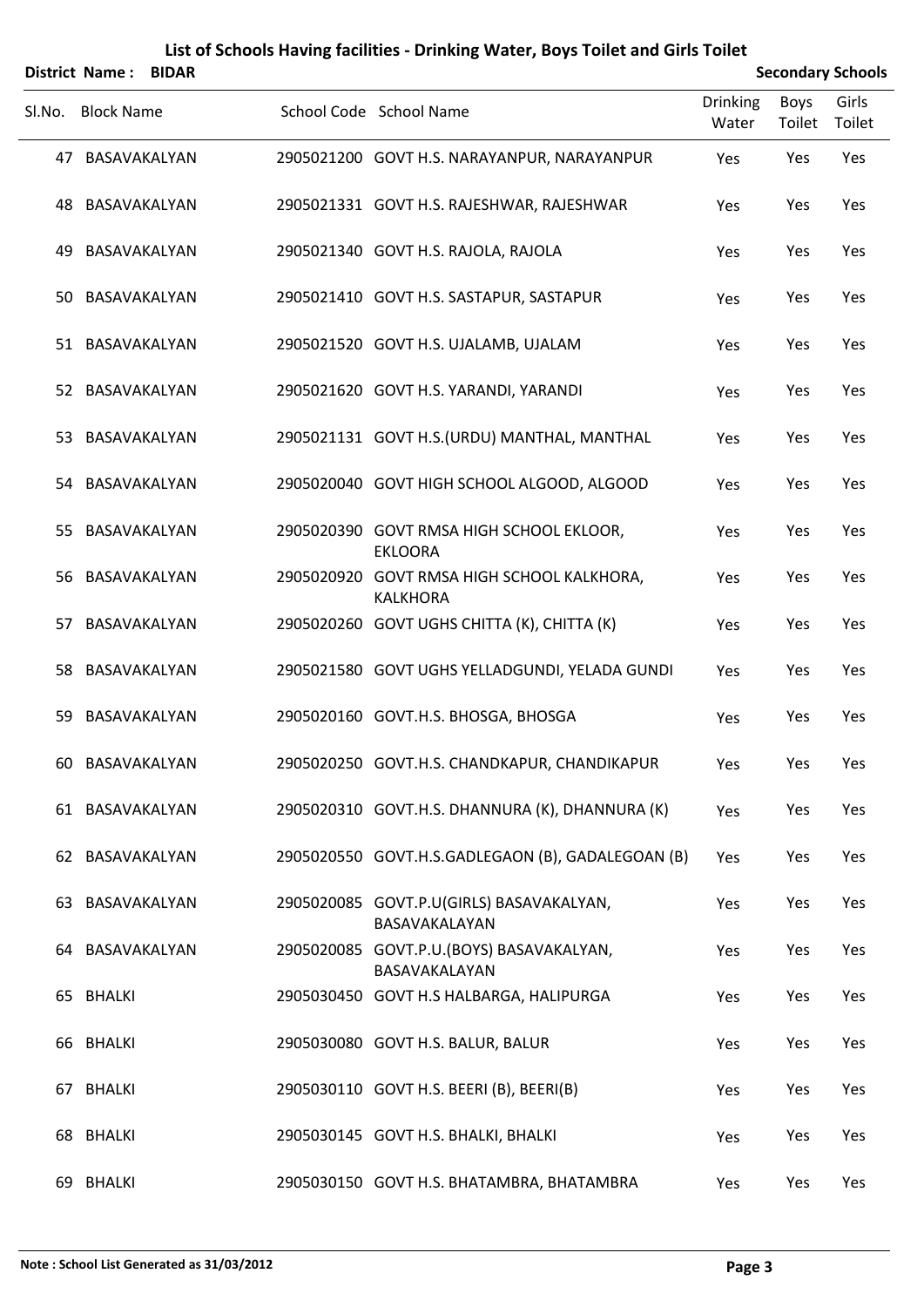| District Name:    | <b>BIDAR</b> | List of Schools Having facilities - Drinking Water, Boys Toilet and Girls Toilet |                          |                       | <b>Secondary Schools</b> |
|-------------------|--------------|----------------------------------------------------------------------------------|--------------------------|-----------------------|--------------------------|
| Sl.No. Block Name |              | School Code School Name                                                          | <b>Drinking</b><br>Water | <b>Boys</b><br>Toilet | Girls<br>Toilet          |
| 70 BHALKI         |              | 2905030260 GOVT H.S. DADGI, DADAGI                                               | Yes                      | Yes                   | Yes                      |
| 71 BHALKI         |              | 2905030281 GOVT H.S. DHANNURA (S), DHANNURA                                      | Yes                      | Yes                   | Yes                      |
| 72 BHALKI         |              | 2905030300 GOVT H.S. DONGAPUR, DONAGAPUR                                         | Yes                      | Yes                   | Yes                      |
| 73 BHALKI         |              | 2905030630 GOVT H.S. KAKNAL, KAKNAL                                              | Yes                      | Yes                   | Yes                      |
| 74 BHALKI         |              | 2905030780 GOVT H.S. KANJI, KANAJI                                               | Yes                      | Yes                   | Yes                      |
| 75 BHALKI         |              | 2905030700 GOVT H.S. KHATAKCHINCHOLI, KHATAK<br><b>CHINCHOLI</b>                 | Yes                      | Yes                   | Yes                      |
| 76 BHALKI         |              | 2905030770 GOVT H.S. KONMELKUNDA, KON MELKUNDA                                   | Yes                      | Yes                   | Yes                      |
| 77 BHALKI         |              | 2905030880 GOVT H.S. LADHA, LADHA                                                | Yes                      | Yes                   | Yes                      |
| 78 BHALKI         |              | 2905030870 GOVT H.S. LAKHANGAON (K+M),<br>LAKHANGAON                             | Yes                      | Yes                   | Yes                      |
| 79 BHALKI         |              | 2905030890 GOVT H.S. MALCHAPUR, MALACHAPUR                                       | Yes                      | Yes                   | Yes                      |
| 80 BHALKI         |              | 2905030940 GOVT H.S. MASIMADU, MASIMADU                                          | Yes                      | Yes                   | Yes                      |
| 81 BHALKI         |              | 2905031090 GOVT H.S. NITTUR (B), NITTUR                                          | Yes                      | Yes                   | Yes                      |
| 82 BHALKI         |              | 2905031140 GOVT H.S. SAIGAON (K+M), SAIGAON                                      | Yes                      | Yes                   | Yes                      |
| 83 BHALKI         |              | 2905031270 GOVT H.S. TALWAD (M), TALAWAD (M)                                     | Yes                      | Yes                   | Yes                      |
| 84 BHALKI         |              | 2905031310 GOVT H.S. TUGAON (H), TUGAON HALSI                                    | Yes                      | Yes                   | Yes                      |
| 85 BHALKI         |              | 2905030400 GOVT H.S.HALHALLI (K), HALHALLI                                       | Yes                      | Yes                   | Yes                      |
| 86 BHALKI         |              | 2905030540 GOVT H.S.JYANTI, JANTHI                                               | Yes                      | Yes                   | Yes                      |
| 87 BHALKI         |              | 2905030780 GOVT HS KOSAM, KOSAM                                                  | Yes                      | Yes                   | Yes                      |
| 88 BHALKI         |              | 2905030900 GOVT HS MADKATTI, MADAKATTI                                           | Yes                      | Yes                   | Yes                      |
| 89 BHALKI         |              | 2905031360 GOVT HS WARWATTI (B), WARWATTI                                        | Yes                      | Yes                   | Yes                      |
| 90 BHALKI         |              | 2905030760 GOVT RMSA HIGH SCHOOL KONGALI,<br><b>KONGALI</b>                      | Yes                      | Yes                   | Yes                      |
| 91 BHALKI         |              | 2905030970 GOVT. P.U. MEHKAR, MEHKAR                                             | Yes                      | Yes                   | Yes                      |
| 92 BIDAR          |              | 2905041772 GOVT H.S GIRLS MAILOOR BIDAR, BIDAR<br>WARD NO 27                     | Yes                      | Yes                   | Yes                      |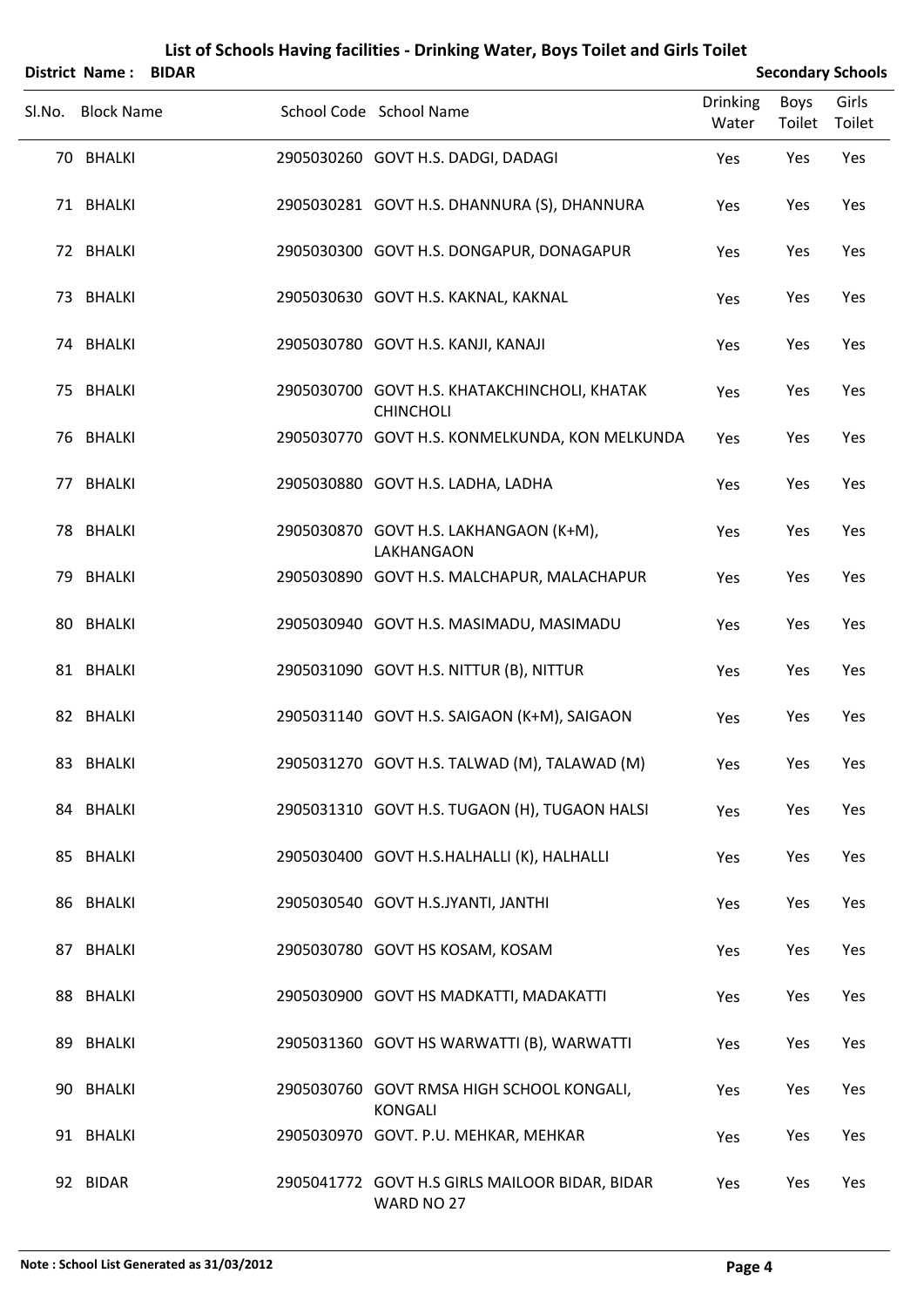|        | <b>District Name: BIDAR</b> |  |                                                         |                          |                | <b>Secondary Schools</b> |
|--------|-----------------------------|--|---------------------------------------------------------|--------------------------|----------------|--------------------------|
| SI.No. | <b>Block Name</b>           |  | School Code School Name                                 | <b>Drinking</b><br>Water | Boys<br>Toilet | Girls<br>Toilet          |
|        | 93 BIDAR                    |  | 2905040040 GOVT H.S. ALIAMBAR, ALIAMBAR                 | Yes                      | Yes            | Yes                      |
|        | 94 BIDAR                    |  | 2905040030 GOVT H.S. AMLAPUR, AMLAPUR                   | Yes                      | Yes            | Yes                      |
|        | 95 BIDAR                    |  | 2905040150 GOVT H.S. BHANGOOR, BHANGOOR                 | Yes                      | Yes            | Yes                      |
|        | 96 BIDAR                    |  | 2905040170 GOVT H.S. BUDHERA, BUDHERA                   | Yes                      | Yes            | Yes                      |
|        | 97 BIDAR                    |  | 2905040571 GOVT H.S. JANWADA, JANWADA                   | Yes                      | Yes            | Yes                      |
|        | 98 BIDAR                    |  | 2905040670 GOVT H.S. KAPLAPUR, KAPLAPUR (W)             | Yes                      | Yes            | Yes                      |
|        | 99 BIDAR                    |  | 2905041010 GOVT H.S. REKULGI, REKULGI                   | Yes                      | Yes            | Yes                      |
|        | 100 BIDAR                   |  | 2905041100 GOVT H.S. SANGOLGI, SANGOLGI                 | Yes                      | Yes            | Yes                      |
|        | 101 BIDAR                   |  | 2905041090 GOVT H.S. SRIMANDAL, SRIMANDAL               | Yes                      | Yes            | Yes                      |
|        | 102 BIDAR                   |  | 2905041250 GOVT H.S. YARNALLI (D), YARNALLI(D)          | Yes                      | Yes            | Yes                      |
|        | 103 BIDAR                   |  | 2905040651 GOVT H.S.(URDU) KAMTHANA, KAMTHANA           | Yes                      | Yes            | Yes                      |
|        | 104 BIDAR                   |  | 2905040111 GOVT H.S.BAGDAL, BAGDAL                      | Yes                      | Yes            | Yes                      |
|        | 105 BIDAR                   |  | 2905040420 GOVT H.S.GADGI, GADGI                        | Yes                      | Yes            | Yes                      |
|        | 106 BIDAR                   |  | 2905040640 GOVT H.S.KADWAD, KADWAD                      | Yes                      | Yes            | Yes                      |
|        | 107 BIDAR                   |  | 2905040680 GOVT H.S.KHASHAMPUR (P), KASHAMPUR (P)       | Yes                      | Yes            | Yes                      |
|        | 108 BIDAR                   |  | 2905040830 GOVT H.S.MALEGAON, MALEGAON                  | Yes                      | Yes            | Yes                      |
|        | 109 BIDAR                   |  | 2905040870 GOVT H.S.MANHALLI, MANHALLI                  | Yes                      | Yes            | Yes                      |
|        | 110 BIDAR                   |  | 2905040790 GOVT H.S.MARKHAL, MARKHAL                    | Yes                      | Yes            | Yes                      |
|        | 111 BIDAR                   |  | 2905041000 GOVT H.S.RANJOLKHENI, RANJOLKHENI            | Yes                      | Yes            | Yes                      |
|        | 112 BIDAR                   |  | 2905040410 GOVT HIGH SCHOOL GUNNALLI, GUNALLI           | Yes                      | Yes            | Yes                      |
|        | 113 BIDAR                   |  | 2905040800 GOVT HIGH SCHOOL MANDAKNALLI,<br>MANDAKNALLI | Yes                      | Yes            | Yes                      |
|        | 114 BIDAR                   |  | 2905040902 GOVT HIGH SCHOOL NAUBAD, NAUBAD              | Yes                      | Yes            | Yes                      |
|        | 115 BIDAR                   |  | 2905041398 GOVT P.U. (BOYS) BIDAR, BIDAR URBAN          | Yes                      | Yes            | Yes                      |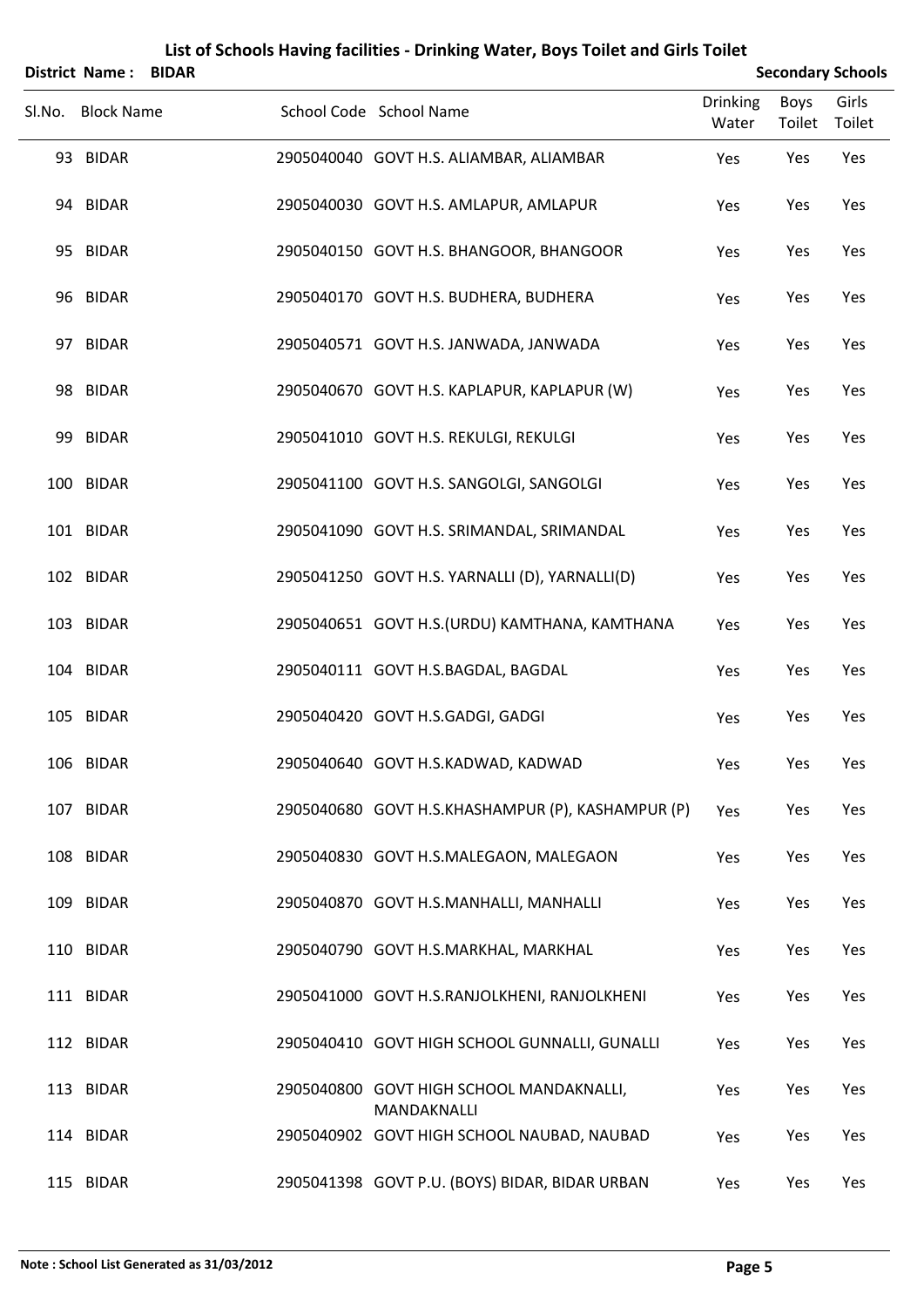|        | District Name:<br><b>BIDAR</b> |                                                                  |                          |                | <b>Secondary Schools</b> |
|--------|--------------------------------|------------------------------------------------------------------|--------------------------|----------------|--------------------------|
| SI.No. | <b>Block Name</b>              | School Code School Name                                          | <b>Drinking</b><br>Water | Boys<br>Toilet | Girls<br>Toilet          |
|        | 116 BIDAR                      | 2905041398 GOVT P.U. (GIRLS) BIDAR, BIDAR URBAN                  | Yes                      | Yes            | Yes                      |
|        | 117 BIDAR                      | 2905040651 GOVT P.U.KAMTHANA, KAMTHANA                           | Yes                      | Yes            | Yes                      |
|        | 118 BIDAR                      | 2905040340 GOVT RMSA HIGH SCHOOL CHILLARGI,<br><b>CHILLARGI</b>  | Yes                      | Yes            | Yes                      |
|        | 119 BIDAR                      | 2905040281 GOVT RMSA URDU HS CHIDRI, CHIDRI                      | Yes                      | Yes            | Yes                      |
|        | 120 BIDAR                      | 2905040030 GOVT URDU RMSA HIGH SCHOOL AMLAPUR,<br><b>AMLAPUR</b> | Yes                      | Yes            | Yes                      |
|        | 121 HUMNABAD                   | 2905050691 GOVT H.S. (BOYS) NIRNA, NIRNA                         | Yes                      | Yes            | Yes                      |
|        | 122 HUMNABAD                   | 2905050691 GOVT H.S. (GIRLS) NIRNA, NIRNA                        | Yes                      | Yes            | Yes                      |
|        | 123 HUMNABAD                   | 2905050340 GOVT H.S. (KAN) HUDGI (JANATANAGAR),<br><b>HUDGI</b>  | Yes                      | Yes            | Yes                      |
|        | 124 HUMNABAD                   | 2905050090 GOVT H.S. (URDU) BEMALKHEDA,<br><b>BEMALKHEDA</b>     | Yes                      | Yes            | Yes                      |
|        | 125 HUMNABAD                   | 2905050341 GOVT H.S. (URDU) HUDGI, HUDGI                         | Yes                      | Yes            | Yes                      |
|        | 126 HUMNABAD                   | 2905050691 GOVT H.S. (URDU) NIRNA, NIRNA                         | Yes                      | Yes            | Yes                      |
|        | 127 HUMNABAD                   | 2905050820 GOVT H.S. (URDU) TALMADGI, TALMADGI                   | Yes                      | Yes            | Yes                      |
|        | 128 HUMNABAD                   | 2905050050 GOVT H.S. BENCHINCHOLI, BAINCHINCHOLI                 | Yes                      | Yes            | Yes                      |
|        | 129 HUMNABAD                   | 2905050150 GOVT H.S. CHANDANHALLI, CHANDANHALLI                  | Yes                      | Yes            | Yes                      |
|        | 130 HUMNABAD                   | 2905050161 GOVT H.S. CHANGLER, CHANGLER                          | Yes                      | Yes            | Yes                      |
|        | 131 HUMNABAD                   | 2905050231 GOVT H.S. DUBALGUNDI, DUBALGUNDI                      | Yes                      | Yes            | Yes                      |
|        | 132 HUMNABAD                   | 2905050240 GOVT H.S. GADWANTI, GADWANTI                          | Yes                      | Yes            | Yes                      |
|        | 133 HUMNABAD                   | 2905050282 GOVT H.S. HALLIKHED (B), HALLIKHED (B)                | Yes                      | Yes            | Yes                      |
|        | 134 HUMNABAD                   | 2905050390 GOVT H.S. JALSANGI, JALSINGI                          | Yes                      | Yes            | Yes                      |
|        | 135 HUMNABAD                   | 2905050410 GOVT H.S. KALLUR, KALLUR                              | Yes                      | Yes            | Yes                      |
|        | 136 HUMNABAD                   | 2905050430 GOVT H.S. KANKATTA, KANKATTA                          | Yes                      | Yes            | Yes                      |
|        | 137 HUMNABAD                   | 2905050440 GOVT H.S. KAPPARGAON, KAPPARGAON                      | Yes                      | Yes            | Yes                      |
|        | 138 HUMNABAD                   | 2905050480 GOVT H.S. KODAMBAL, KODAMBAL                          | Yes                      | Yes            | Yes                      |